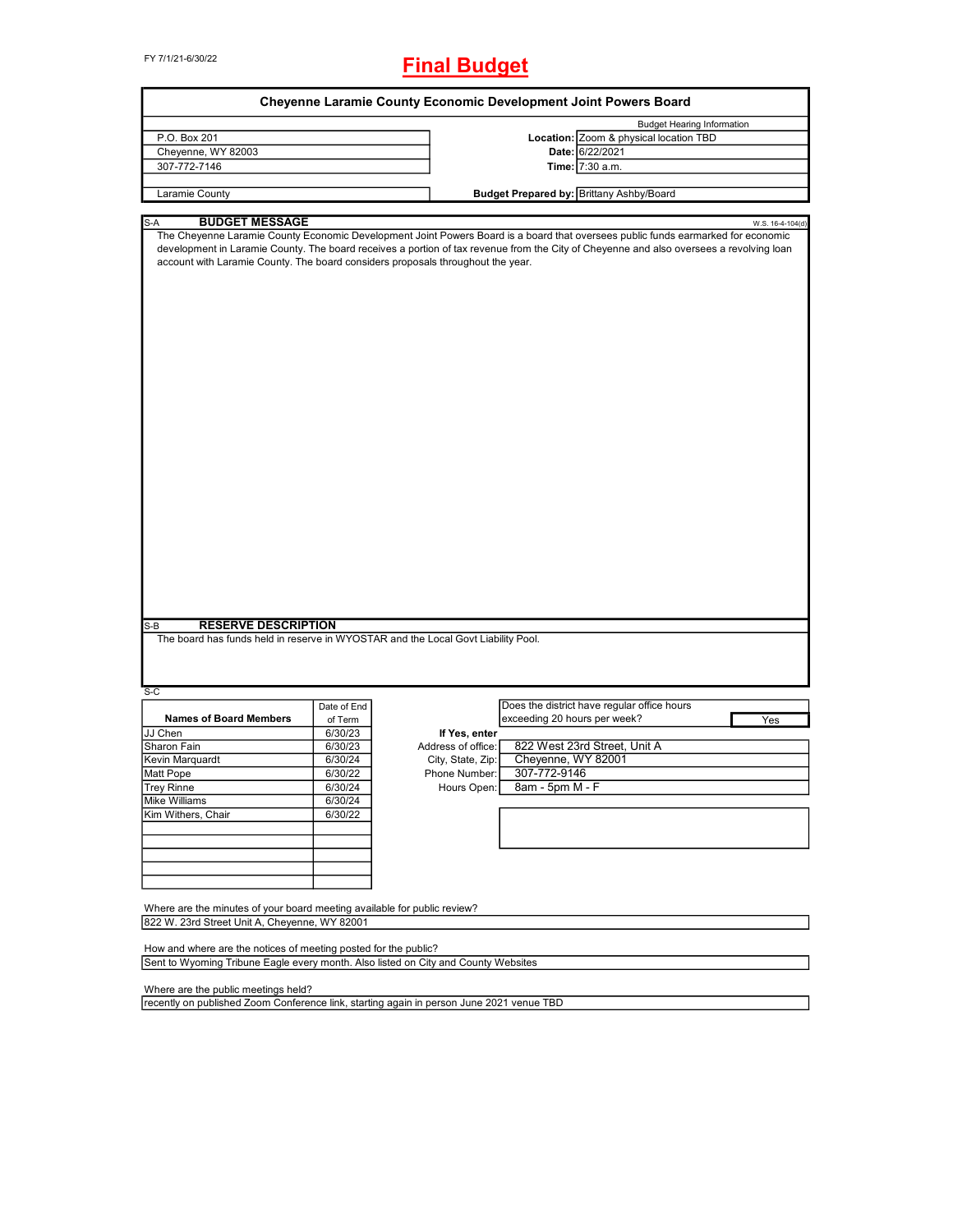### **FINAL BUDGET SUMMARY**

|       | <b>OVERVIEW</b>                                             | 2019-2020<br>Actual | 2020-2021<br>Estimated | 2021-2022<br>Proposed | Final Approval |
|-------|-------------------------------------------------------------|---------------------|------------------------|-----------------------|----------------|
|       |                                                             |                     |                        |                       |                |
| $S-1$ | <b>Total Budgeted Expenditures</b>                          | \$470.079           | \$164.615              | \$256,508             | \$316,529      |
| $S-2$ | <b>Total Principal to Pay on Debt</b>                       | \$0                 | \$0 <sub>1</sub>       | \$0                   | \$0            |
| $S-3$ | <b>Total Change to Restricted Funds</b>                     | \$0                 | \$0                    | \$0                   | \$0            |
|       |                                                             |                     |                        |                       |                |
| $S-4$ | <b>Total General Fund and Forecasted Revenues Available</b> | \$202,460           | \$265.095              | \$310.125             | \$318,692      |
|       |                                                             |                     |                        |                       |                |
| $S-5$ | Amount requested from County Commissioners                  | \$17,552            | \$20,657               | \$29,700              | \$29,700       |
|       |                                                             |                     |                        |                       |                |
| $S-6$ | <b>Additional Funding Needed:</b>                           |                     |                        | \$0                   | \$0            |

|                   | <b>REVENUE SUMMARY</b>                                                            | 2019-2020<br>Actual                                             | 2020-2021<br>Estimated | 2021-2022<br>Proposed | <b>Final Approval</b> |
|-------------------|-----------------------------------------------------------------------------------|-----------------------------------------------------------------|------------------------|-----------------------|-----------------------|
|                   |                                                                                   |                                                                 |                        |                       |                       |
| $S-7$             | <b>Operating Revenues</b>                                                         | \$0                                                             | \$0                    | \$0                   | \$0                   |
| $S-8$             | Tax levy (From the County Treasurer)                                              | \$0                                                             | \$0                    | \$0                   | \$0                   |
| $S-9$             | <b>Government Support</b>                                                         | \$150,009                                                       | \$216,668              | \$200,000             | \$200,000             |
| $S-10$            | Grants                                                                            | \$0                                                             | \$0                    | \$0                   | \$0                   |
| $S-11$            | Other County Support (Not from Co. Treas.)                                        | \$17,552                                                        | \$20,657               | \$29,700              | \$29,700              |
| $S-12$            | <b>Miscellaneous</b>                                                              | \$7,919                                                         | \$790                  | \$885                 | \$885                 |
| $S-13$            | <b>Other Forecasted Revenue</b>                                                   | \$0                                                             | \$0                    | \$0                   | \$0                   |
|                   |                                                                                   |                                                                 |                        |                       |                       |
| $S-14$            | <b>Total Revenue</b>                                                              | \$175,480                                                       | \$238,115              | \$230.585             | \$230,585             |
| FY 7/1/21-6/30/22 |                                                                                   | Cheyenne Laramie County Economic Development Joint Powers Board |                        |                       |                       |
|                   | <b>EXPENDITURE SUMMARY</b>                                                        | 2019-2020                                                       | 2020-2021              | 2021-2022             | <b>Final Approval</b> |
|                   |                                                                                   | Actual                                                          | Estimated              | Proposed              |                       |
| $S-15$            | <b>Capital Outlay</b>                                                             | \$0                                                             | \$0                    | \$0                   | \$0                   |
| $S-16$            | <b>Interest and Fees On Debt</b>                                                  | \$0                                                             | \$0                    | \$0                   | \$0                   |
| $S-17$            | Administration                                                                    | \$29,561                                                        | \$27,963               | \$45,700              | \$45,700              |
| $S-18$            | <b>Operations</b>                                                                 | \$439,710                                                       | \$135,844              | \$210,000             | \$270,021             |
| $S-19$            | <b>Indirect Costs</b>                                                             | \$808                                                           | \$808                  | \$808                 | \$808                 |
| <b>S-20R</b>      | <b>Expenditures paid by Reserves</b>                                              | \$0                                                             | \$0                    | \$0                   | \$0                   |
| $S-20$            | <b>Total Expenditures</b>                                                         | \$470.079                                                       | \$164,615              | \$256,508             | \$316,529             |
|                   |                                                                                   |                                                                 |                        |                       |                       |
|                   | <b>DEBT SUMMARY</b>                                                               | 2019-2020                                                       | 2020-2021              | 2021-2022             | <b>Final Approval</b> |
|                   |                                                                                   | Actual                                                          | Estimated              | Proposed              |                       |
| $S-21$            | <b>Principal Paid on Debt</b>                                                     | \$0                                                             | \$0                    | \$0                   | \$0                   |
|                   |                                                                                   |                                                                 |                        |                       |                       |
|                   | <b>CASH AND INVESTMENTS</b>                                                       | 2019-2020                                                       | 2020-2021              | 2021-2022             |                       |
|                   |                                                                                   | Actual                                                          | Estimated              | Proposed              | <b>Final Approval</b> |
|                   |                                                                                   |                                                                 |                        |                       |                       |
| $S-22$            | <b>TOTAL GENERAL FUNDS</b>                                                        | \$26,980                                                        | \$26,980               | \$79,540              | \$88,107              |
|                   |                                                                                   |                                                                 |                        |                       |                       |
|                   | <b>Summary of Reserve Funds</b>                                                   |                                                                 |                        |                       |                       |
| $S-23$<br>$S-24$  | <b>Beginning Balance in Reserve Accounts</b><br>a. Sinking and Debt Service Funds | \$0                                                             | \$0                    | \$0                   | \$0                   |
| $S-25$            | b. Reserves                                                                       | \$247.569                                                       | \$247.569              | \$247,569             | \$247,569             |
| $S-26$            | c. Bond Funds                                                                     | \$0                                                             | \$0                    | \$0                   | \$0                   |
|                   | Total Reserves (a+b+c)                                                            | \$247,569                                                       | \$247,569              | \$247,569             | \$247,569             |
| $S-27$            | Amount to be added                                                                |                                                                 |                        |                       |                       |
| $S-28$            | a. Sinking and Debt Service Funds                                                 | \$0                                                             | \$0                    | \$0                   | \$0                   |
| $S-29$            | b. Reserves                                                                       | \$0                                                             | \$0                    | \$0                   | \$0                   |
| $S-30$            | c. Bond Funds                                                                     | \$0                                                             | \$0                    | \$0                   | \$0                   |
|                   | Total to be added (a+b+c)                                                         | \$0                                                             | \$0                    | \$0                   | \$0                   |
|                   |                                                                                   |                                                                 |                        |                       |                       |
| $S-31$            | <b>Subtotal</b>                                                                   | \$247,569                                                       | \$247,569              | \$247,569             | \$247,569             |

**Less Total to be spent because the contract of the contract of the spent schedule schedule schedule schedule schedule schedule schedule schedule schedule schedule schedule schedule schedule schedule schedule schedule sc** 

S-33 **TOTAL RESERVES AT END OF FISCAL YEAR** \$247,569 \$247,569 \$247,569 \$247,569

*End of Summary*

*Budget Officer / District Official (if not same as "Submitted by")*

Date adopted by Special District

Cheyenne, WY 82003

**DISTRICT ADDRESS:** P.O. Box 201 **PREPARED BY:** Brittany Ashby/Board

**DISTRICT PHONE:** 307-772-7146

1/23/19 *Form approved by Wyoming Department of Audit, Public Funds Division Prepared in compliance with the Uniform Municipal Fiscal Procedures Act (W.S. 16-4-101 through 124) as it applies.*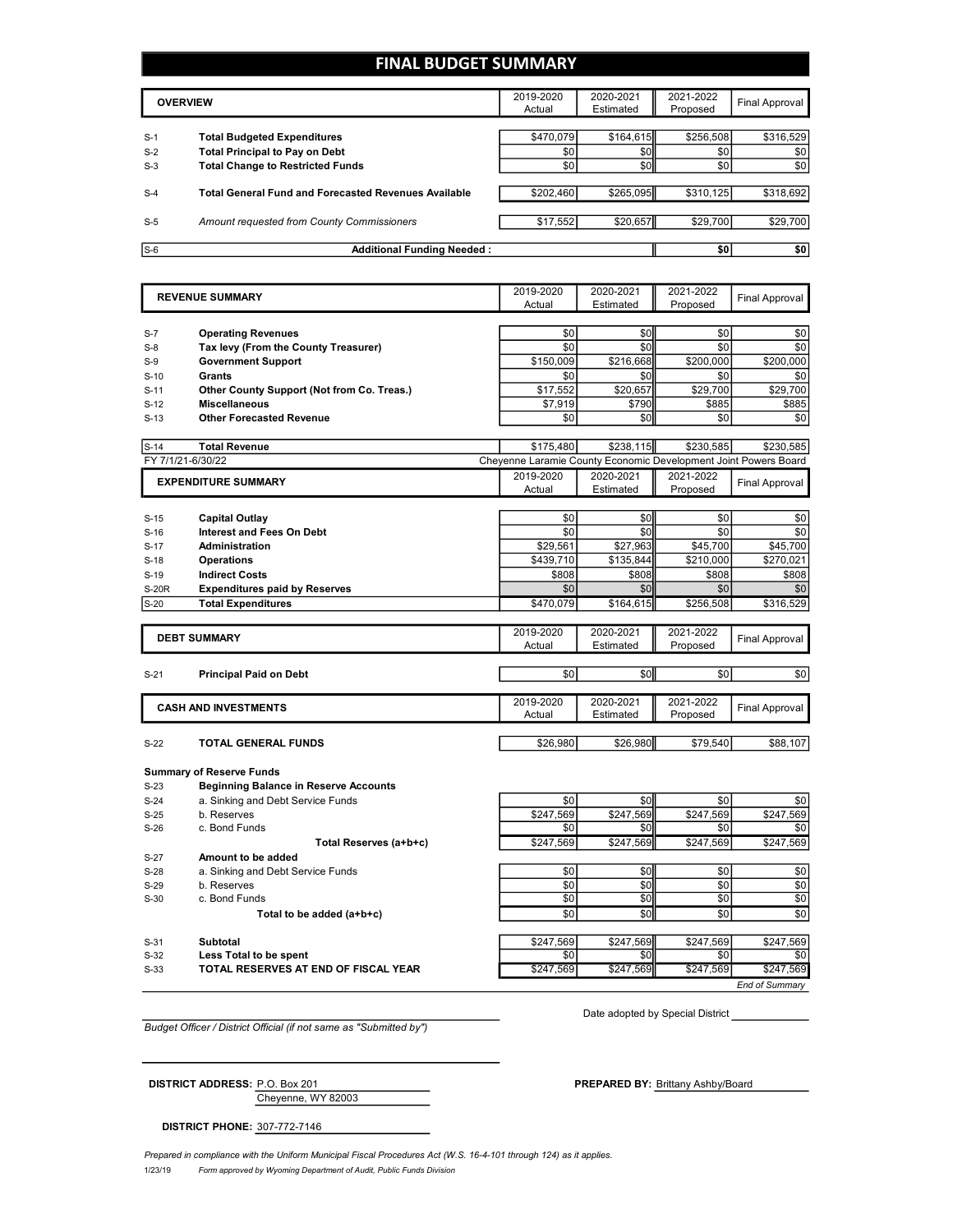## **Final Budget**

Cheyenne Laramie County Economic Development Joint Powers Board **NAME OF DISTRICT/BOARD**

**FYE** 6/30/2022

|         | <b>NAME OF DISTRICT/BOARD</b>                  |                                 |                     |                        |                       |                       |
|---------|------------------------------------------------|---------------------------------|---------------------|------------------------|-----------------------|-----------------------|
|         | PROPERTY TAXES AND ASSESSMENTS                 |                                 |                     |                        |                       |                       |
|         |                                                |                                 |                     |                        |                       |                       |
|         |                                                | <b>DOA Chart</b><br>of Accounts | 2019-2020<br>Actual | 2020-2021<br>Estimated | 2021-2022<br>Proposed | <b>Final Approval</b> |
| $R-1$   | <b>Property Taxes and Assessments Received</b> |                                 |                     |                        |                       |                       |
| $R-1.1$ | Tax Levy (From the County Treasurer)           | 4001                            |                     |                        |                       |                       |
| $R-1.2$ | Other County Support (see note on the right)   | 4005                            | \$17,552            | \$20.657               | \$29,700              | \$29,700              |
|         | <b>FORECASTED REVENUE</b>                      |                                 |                     |                        |                       |                       |
|         |                                                |                                 |                     |                        |                       |                       |
|         |                                                | <b>DOA Chart</b><br>of Accounts | 2019-2020<br>Actual | 2020-2021<br>Estimated | 2021-2022<br>Proposed | <b>Final Approval</b> |
| $R-2$   | <b>Revenues from Other Governments</b>         |                                 |                     |                        |                       |                       |
| $R-2.1$ | State Aid                                      | 4211                            |                     |                        |                       |                       |
|         | R-2.2 Additional County Aid (non-treasurer)    | 4237                            |                     |                        |                       |                       |
|         | R-2.3 City (or Town) Aid                       | 4237                            | \$150.009           | \$216,668              | \$200,000             | \$200.000             |
| $R-2.4$ | Other (Specify)                                | 4237                            |                     |                        |                       |                       |
| $R-2.5$ | <b>Total Government Support</b>                |                                 | \$150,009           | \$216,668              | \$200,000             | \$200,000             |
| $R-3$   | <b>Operating Revenues</b>                      |                                 |                     |                        |                       |                       |
| $R-3.1$ | <b>Customer Charges</b>                        | 4300                            |                     |                        |                       |                       |
|         | R-3.2 Sales of Goods or Services               | 4300                            |                     |                        |                       |                       |
|         | R-3.3 Other Assessments                        | 4503                            |                     |                        |                       |                       |
| $R-3.4$ | <b>Total Operating Revenues</b>                |                                 | \$0                 | \$0                    | \$0                   | \$0                   |
| $R-4$   | Grants                                         |                                 |                     |                        |                       |                       |
| $R-4.1$ | <b>Direct Federal Grants</b>                   | 4201                            |                     |                        |                       |                       |
|         | R-4.2 Federal Grants thru State Agencies       | 4201                            |                     |                        |                       |                       |
|         | R-4.3 Grants from State Agencies               | 4211                            |                     |                        |                       |                       |
| $R-4.4$ | <b>Total Grants</b>                            |                                 | \$0                 | \$0                    | \$0                   | \$0                   |
| $R-5$   | <b>Miscellaneous Revenue</b>                   |                                 |                     |                        |                       |                       |
| $R-5.1$ | Interest                                       | 4501                            | \$7,919             | \$790                  | \$885                 | \$885                 |
|         | R-5.2 Other: Specify                           | 4500                            |                     |                        |                       |                       |
| $R-5.3$ | Other: Additional                              |                                 |                     |                        |                       |                       |
| $R-5.4$ | <b>Total Miscellaneous</b>                     |                                 | \$7,919             | \$790                  | \$885                 | \$885                 |
| $R-5.5$ | <b>Total Forecasted Revenue</b>                |                                 | \$157,928           | \$217,458              | \$200,885             | \$200.885             |
| $R-6$   | <b>Other Forecasted Revenue</b>                |                                 |                     |                        |                       |                       |
| $R-6.1$ | a. Other past due as estimated by Co. Treas.   | 4004                            |                     |                        |                       |                       |
| $R-6.2$ | b. Other forecasted revenue (specify):         |                                 |                     |                        |                       |                       |
| $R-6.3$ |                                                | 4500                            |                     |                        |                       |                       |
| $R-6.4$ |                                                | 4500                            |                     |                        |                       |                       |
| $R-6.5$ |                                                |                                 |                     |                        |                       |                       |
| $R-6.6$ | Total Other Forecasted Revenue (a+b)           |                                 | \$0                 | \$0                    | \$0                   | \$0                   |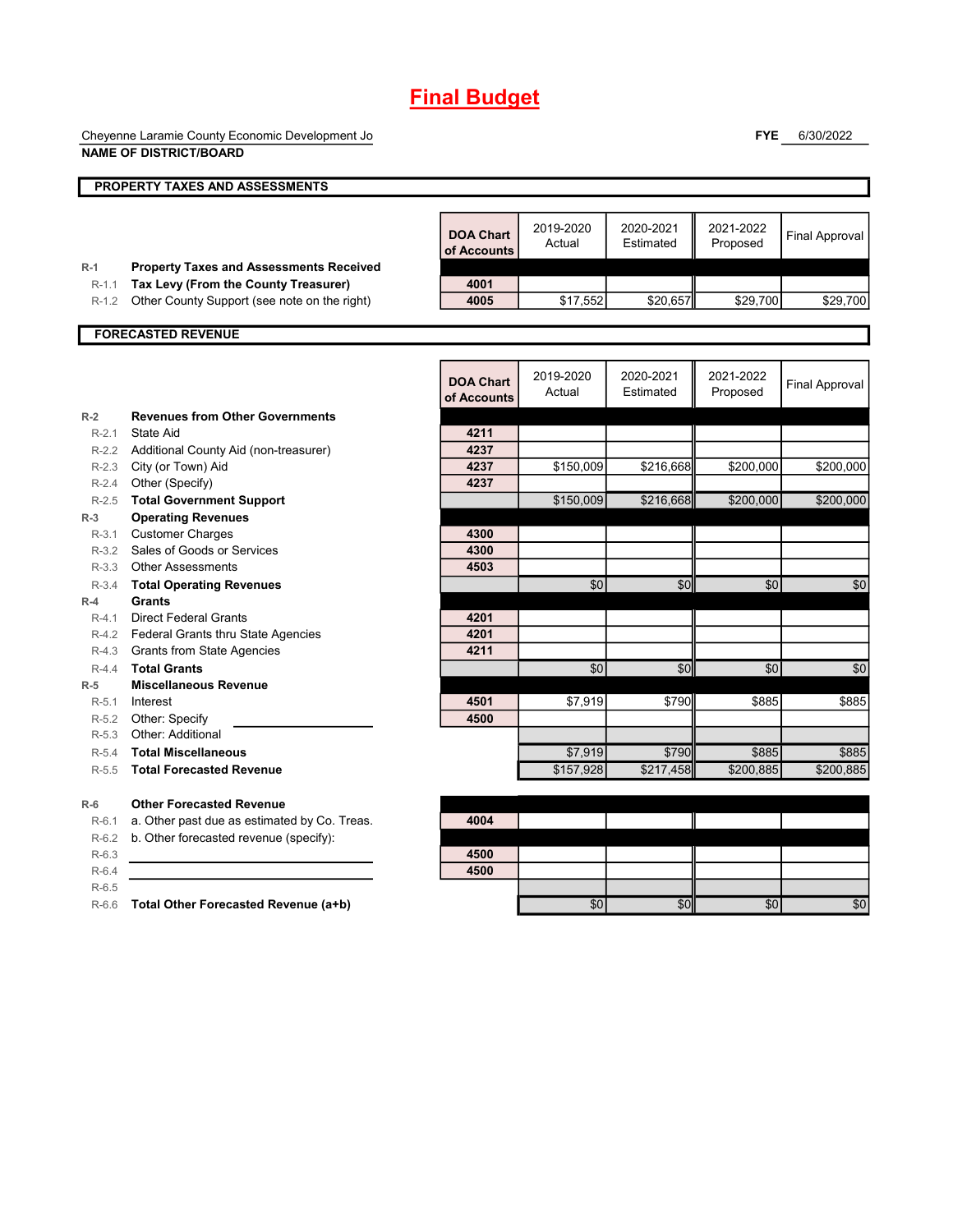#### **CAPITAL OUTLAY BUDGET**

|           |                             | ui Auuu |
|-----------|-----------------------------|---------|
| E-1       | <b>Capital Outlay</b>       |         |
| $E - 1.1$ | <b>Real Property</b>        | 6201    |
| $E-1.2$   | Vehicles                    | 6210    |
| $E - 1.3$ | Office Equipment            | 6211    |
| $E - 1.4$ | Other (Specify)             |         |
| $E-1.5$   |                             | 6200    |
| $E - 1.6$ |                             | 6200    |
| $E - 1.7$ |                             |         |
| $E - 1.8$ | <b>TOTAL CAPITAL OUTLAY</b> |         |
|           |                             |         |

| <b>DOA Chart</b><br>of Accounts | 2019-2020<br>Actual | 2020-2021<br>Estimated | 2021-2022<br>Proposed | Final Approval |
|---------------------------------|---------------------|------------------------|-----------------------|----------------|
|                                 |                     |                        |                       |                |
| 6201                            |                     |                        |                       |                |
| 6210                            |                     |                        |                       |                |
| 6211                            |                     |                        |                       |                |
|                                 |                     |                        |                       |                |
| 6200                            |                     |                        |                       |                |
| 6200                            |                     |                        |                       |                |
|                                 |                     |                        |                       |                |
|                                 | \$0                 | \$ſ                    | \$0                   | \$0            |

#### **ADMINISTRATION BUDGET**

|           |                                      | <b>DOA Chart</b><br>of Accounts | 2019-2020<br>Actual | 2020-2021<br>Estimated | 2021-2022<br>Proposed | <b>Final Approval</b> |
|-----------|--------------------------------------|---------------------------------|---------------------|------------------------|-----------------------|-----------------------|
| $E-2$     | <b>Personnel Services</b>            |                                 |                     |                        |                       |                       |
| $E - 2.1$ | Administrator                        | 7002                            | \$12,070            | \$12,879               | \$24,000              | \$24,000              |
| $E-2.2$   | Secretary                            | 7003                            |                     |                        |                       |                       |
| $E-2.3$   | Clerical                             | 7004                            |                     |                        |                       |                       |
| $E - 2.4$ | Other (Specify)                      |                                 |                     |                        |                       |                       |
| $E-2.5$   |                                      | 7005                            |                     |                        |                       |                       |
| $E-2.6$   |                                      | 7005                            |                     |                        |                       |                       |
| $E - 2.7$ |                                      |                                 |                     |                        |                       |                       |
| $E-3$     | <b>Board Expenses</b>                |                                 |                     |                        |                       |                       |
| $E - 3.1$ | Travel                               | 7011                            |                     |                        |                       |                       |
| $E - 3.2$ | Mileage                              | 7012                            |                     |                        |                       |                       |
| $E - 3.3$ | Other (Specify)                      |                                 |                     |                        |                       |                       |
| $E - 3.4$ | Notification Penalty Fee             | 7013                            |                     | \$33                   |                       |                       |
| $E - 3.5$ | <b>LEADS Dinner</b>                  | 7013                            |                     |                        | \$1,000               | \$1,000               |
| $E - 3.6$ |                                      |                                 |                     |                        |                       |                       |
| $E-4$     | <b>Contractual Services</b>          |                                 |                     |                        |                       |                       |
| $E - 4.1$ | Legal                                | 7021                            | \$5,137             | \$4,740                | \$8,000               | \$8,000               |
| $E-4.2$   | Accounting/Auditing                  | 7022                            | \$12,115            | \$10,145               | \$12,200              | \$12,200              |
| $E-4.3$   | Other (Specify)                      |                                 |                     |                        |                       |                       |
| $E-4.4$   |                                      | 7023                            |                     |                        |                       |                       |
| $E-4.5$   |                                      | 7023                            |                     |                        |                       |                       |
| $E-4.6$   |                                      |                                 |                     |                        |                       |                       |
| $E-5$     | <b>Other Administrative Expenses</b> |                                 |                     |                        |                       |                       |
| $E - 5.1$ | Office Supplies                      | 7031                            | \$239               | \$166                  | \$500                 | \$500                 |
| $E-5.2$   | Office equipment, rent & repair      | 7032                            |                     |                        |                       |                       |
| $E - 5.3$ | Education                            | 7033                            |                     |                        |                       |                       |
| $E - 5.4$ | Registrations                        | 7034                            |                     |                        |                       |                       |
| $E-5.5$   | Other (Specify)                      |                                 |                     |                        |                       |                       |
| $E-5.6$   |                                      | 7035                            |                     |                        |                       |                       |
| $E - 5.7$ |                                      | 7035                            |                     |                        |                       |                       |
| $E - 5.8$ |                                      |                                 |                     |                        |                       |                       |
| $E-6$     | <b>TOTAL ADMINISTRATION</b>          |                                 | \$29,561            | \$27,963               | \$45,700              | \$45,700              |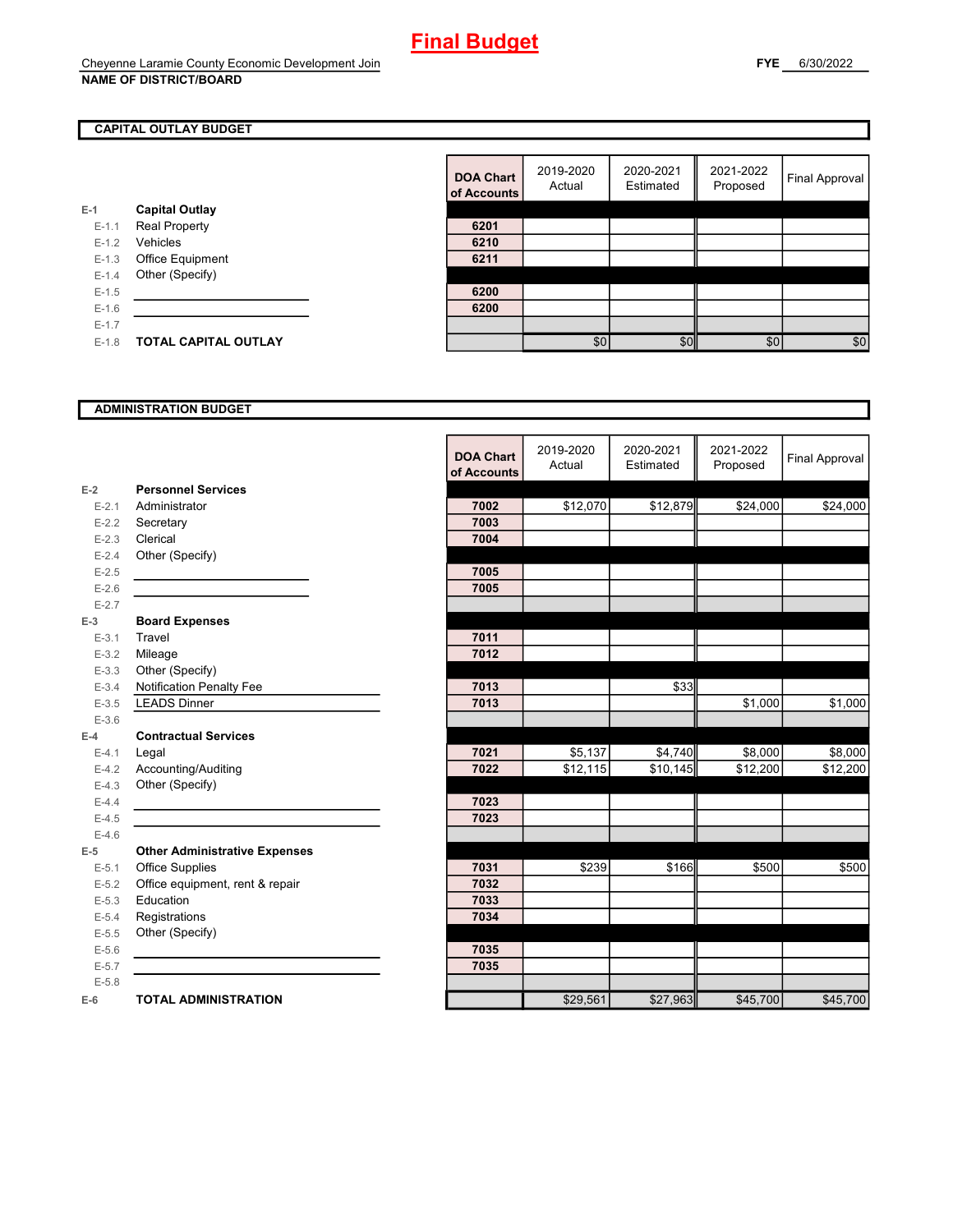# **Final Budget**

#### **OPERATIONS BUDGET**

|           |                                        | DUA UIIdI L<br>of Accounts | Actual    |
|-----------|----------------------------------------|----------------------------|-----------|
| $E-7$     | <b>Personnel Services</b>              |                            |           |
| $E - 7.1$ | Wages--Operations                      | 7202                       |           |
| $E - 7.2$ | Service Contracts                      | 7203                       |           |
| $E - 7.3$ | Other (Specify)                        |                            |           |
| $E - 7.4$ |                                        | 7204                       |           |
| $E - 7.5$ |                                        | 7204                       |           |
| $E - 7.6$ |                                        |                            |           |
| $E-8$     | <b>Travel</b>                          |                            |           |
| $E-8.1$   | Mileage                                | 7211                       |           |
| $E-8.2$   | Other (Specify)                        |                            |           |
| $E - 8.3$ |                                        | 7212                       |           |
| $E - 8.4$ |                                        | 7212                       |           |
| $E - 8.5$ |                                        |                            |           |
| $E-9$     | <b>Operating supplies (List)</b>       |                            |           |
| $E-9.1$   |                                        | 7220                       |           |
| $E - 9.2$ |                                        | 7220                       |           |
| $E - 9.3$ |                                        | 7220                       |           |
| $E-9.4$   |                                        | 7220                       |           |
| $E-9.5$   |                                        |                            |           |
| $E-10$    | <b>Program Services (List)</b>         |                            |           |
| $E-10.1$  |                                        | 7230                       |           |
| $E-10.2$  |                                        | 7230                       |           |
| $E-10.3$  |                                        | 7230                       |           |
| $E-10.4$  |                                        | 7230                       |           |
| $E-10.5$  |                                        |                            |           |
| $E-11$    | <b>Contractual Arrangements (List)</b> |                            |           |
| $E-11.1$  | <b>LEADS</b>                           | 7400                       | \$100,000 |
| $E-11.2$  | <b>LEADS - Tenant Finish</b>           | 7400                       | \$125,000 |
|           | E-11.3 CRAFT - Air Enhancement         | 7400                       | \$116,165 |
| $E-11.4$  | <b>WCBEA</b>                           | 7400                       | \$65,000  |
| $E-11.5$  | see additional details                 |                            | \$33,545  |
| $E-12$    | <b>Other operations (Specify)</b>      |                            |           |
| $E-12.1$  |                                        | 7450                       |           |
| $E-12.2$  |                                        | 7450                       |           |
| $E-12.3$  |                                        | 7450                       |           |
| $E-12.4$  |                                        | 7450                       |           |
| $E-12.5$  |                                        |                            |           |
| $E-13$    | <b>TOTAL OPERATIONS</b>                |                            | \$439,710 |

|           |                                                           | <b>DOA Chart</b><br>of Accounts | 2019-2020<br>Actual | 2020-2021<br>Estimated | 2021-2022<br>Proposed | <b>Final Approval</b> |
|-----------|-----------------------------------------------------------|---------------------------------|---------------------|------------------------|-----------------------|-----------------------|
| $E-7$     | <b>Personnel Services</b>                                 |                                 |                     |                        |                       |                       |
| $E - 7.1$ | Wages--Operations                                         | 7202                            |                     |                        |                       |                       |
| $E - 7.2$ | Service Contracts                                         | 7203                            |                     |                        |                       |                       |
| $E - 7.3$ | Other (Specify)                                           |                                 |                     |                        |                       |                       |
| $E - 7.4$ |                                                           | 7204                            |                     |                        |                       |                       |
| $E - 7.5$ |                                                           | 7204                            |                     |                        |                       |                       |
| $E - 7.6$ |                                                           |                                 |                     |                        |                       |                       |
| E-8       | <b>Travel</b>                                             |                                 |                     |                        |                       |                       |
| $E-8.1$   | Mileage                                                   | 7211                            |                     |                        |                       |                       |
| $E-8.2$   | Other (Specify)                                           |                                 |                     |                        |                       |                       |
| $E-8.3$   |                                                           | 7212                            |                     |                        |                       |                       |
| $E-8.4$   |                                                           | 7212                            |                     |                        |                       |                       |
| $E-8.5$   |                                                           |                                 |                     |                        |                       |                       |
| $E-9$     | <b>Operating supplies (List)</b>                          |                                 |                     |                        |                       |                       |
| $E-9.1$   |                                                           | 7220                            |                     |                        |                       |                       |
| $E-9.2$   |                                                           | 7220                            |                     |                        |                       |                       |
| $E - 9.3$ |                                                           | 7220                            |                     |                        |                       |                       |
| $E-9.4$   |                                                           | 7220                            |                     |                        |                       |                       |
| $E-9.5$   |                                                           |                                 |                     |                        |                       |                       |
| $E-10$    | <b>Program Services (List)</b>                            |                                 |                     |                        |                       |                       |
| $E-10.1$  | <u> 1980 - Johann Barnett, fransk politiker (d. 1980)</u> | 7230                            |                     |                        |                       |                       |
| $E-10.2$  |                                                           | 7230                            |                     |                        |                       |                       |
| $E-10.3$  |                                                           | 7230                            |                     |                        |                       |                       |
| $E-10.4$  |                                                           | 7230                            |                     |                        |                       |                       |
| $E-10.5$  |                                                           |                                 |                     |                        |                       |                       |
| E-11      | <b>Contractual Arrangements (List)</b>                    |                                 |                     |                        |                       |                       |
|           | E-11.1 LEADS                                              | 7400                            | \$100,000           | \$50,000               | \$50,000              | \$50,000              |
|           | E-11.2 LEADS - Tenant Finish                              | 7400                            | \$125,000           |                        |                       |                       |
|           | E-11.3 CRAFT - Air Enhancement                            | 7400                            | \$116,165           | \$9,614                | \$75,000              | \$75,000              |
| $E-11.4$  | <b>WCBEA</b>                                              | 7400                            | \$65,000            | \$48,750               | \$65,000              | \$65,000              |
| $E-11.5$  | see additional details                                    |                                 | \$33,545            | \$27,479               | \$20,000              | \$80,021              |
| $E-12$    | <b>Other operations (Specify)</b>                         |                                 |                     |                        |                       |                       |
| $E-12.1$  |                                                           | 7450                            |                     |                        |                       |                       |
| $E-12.2$  |                                                           | 7450                            |                     |                        |                       |                       |
| $E-12.3$  |                                                           | 7450                            |                     |                        |                       |                       |
| $E-12.4$  |                                                           | 7450                            |                     |                        |                       |                       |
| $E-12.5$  |                                                           |                                 |                     |                        |                       |                       |
| E-13      | <b>TOTAL OPERATIONS</b>                                   |                                 | \$439,710           | \$135,844              | \$210,000             | \$270,021             |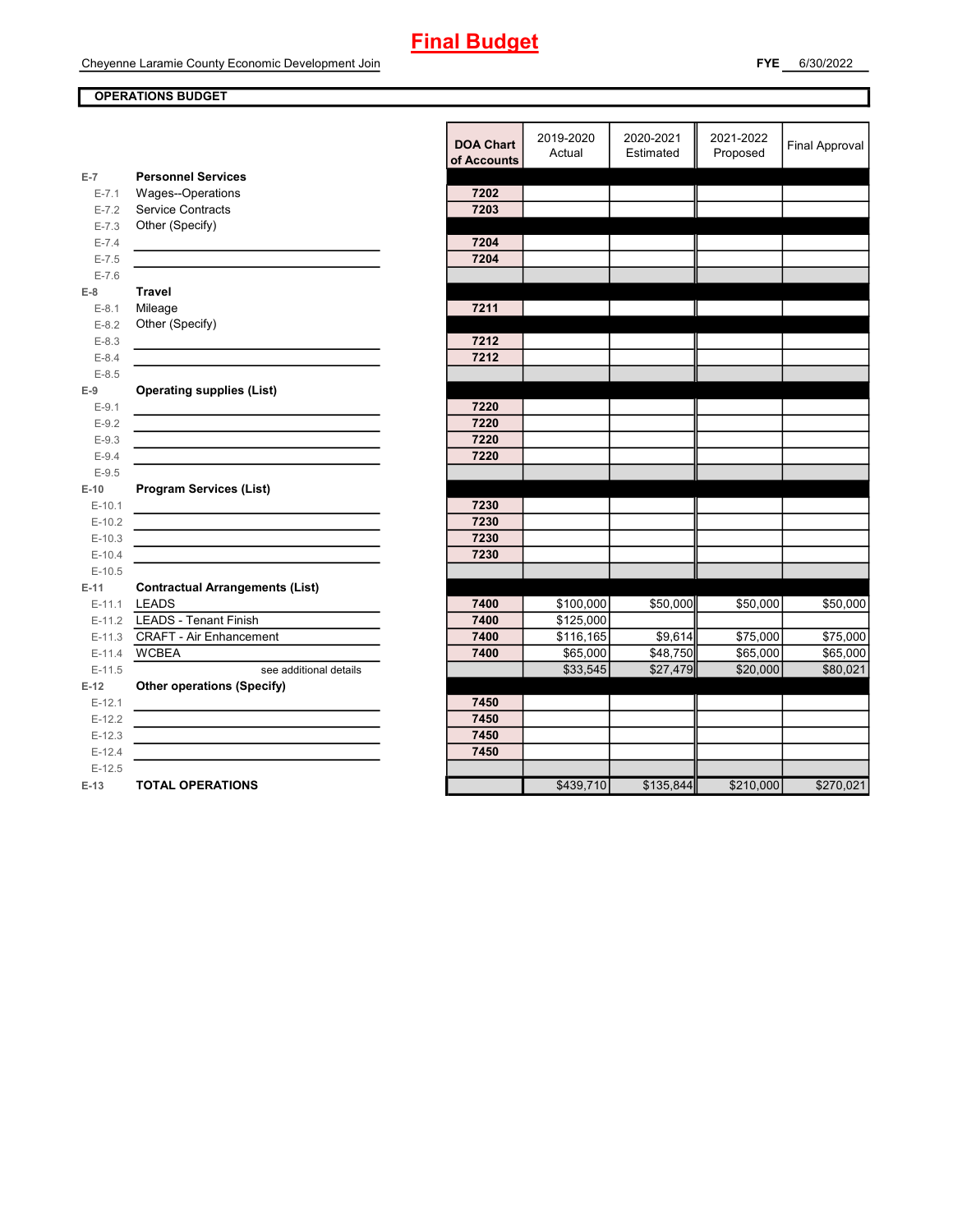## **Final Budget**

#### **INDIRECT COSTS BUDGET**

|          |                              | <b>DOA Chart</b><br>of Accounts | 2019-2020<br>Actual | 2020-2021<br>Estimated | 2021-2022<br>Proposed | Final Approval |
|----------|------------------------------|---------------------------------|---------------------|------------------------|-----------------------|----------------|
| $E-14$   | <b>Insurance</b>             |                                 |                     |                        |                       |                |
| $E-14.1$ | Liability                    | 7502                            | \$808               | \$808                  | \$808                 | \$808          |
| $E-14.2$ | Buildings and vehicles       | 7503                            |                     |                        |                       |                |
| $E-14.3$ | Equipment                    | 7504                            |                     |                        |                       |                |
| $E-14.4$ | Other (Specify)              |                                 |                     |                        |                       |                |
| $E-14.5$ |                              | 7505                            |                     |                        |                       |                |
| $E-14.6$ |                              | 7505                            |                     |                        |                       |                |
| $E-14.7$ |                              |                                 |                     |                        |                       |                |
| $E-15$   | Indirect payroll costs:      |                                 |                     |                        |                       |                |
| $E-15.1$ | FICA (Social Security) taxes | 7511                            |                     |                        |                       |                |
| $E-15.2$ | <b>Workers Compensation</b>  | 7512                            |                     |                        |                       |                |
| $E-15.3$ | <b>Unemployment Taxes</b>    | 7513                            |                     |                        |                       |                |
| $E-15.4$ | Retirement                   | 7514                            |                     |                        |                       |                |
| $E-15.5$ | Health Insurance             | 7515                            |                     |                        |                       |                |
| $E-15.6$ | Other (Specify)              |                                 |                     |                        |                       |                |
| $E-15.7$ |                              | 7516                            |                     |                        |                       |                |
| $E-15.8$ |                              | 7516                            |                     |                        |                       |                |
| $E-15.9$ |                              |                                 |                     |                        |                       |                |
|          |                              |                                 |                     |                        |                       |                |
| $E-17$   | <b>TOTAL INDIRECT COSTS</b>  |                                 | \$808               | \$808                  | \$808                 | \$808          |

#### **DEBT SERVICE BUDGET**

| <b>DOA Chart</b><br>of Accounts | 2019-2020<br>Actual | 2020-2021<br>Estimated | 2021-2022<br>Proposed | Final Approval |
|---------------------------------|---------------------|------------------------|-----------------------|----------------|
| 6401                            |                     |                        |                       |                |
| 6410                            |                     |                        |                       |                |
| 6420                            |                     |                        |                       |                |
|                                 | \$0                 |                        | \$0                   | \$C            |

| D-1 | <b>Debt Service</b> |
|-----|---------------------|

D-1.1 **Principal** 

D-1.2 **Interest** 

D-1.3 **Fees** 

**D-2 TOTAL DEBT SERVICE**